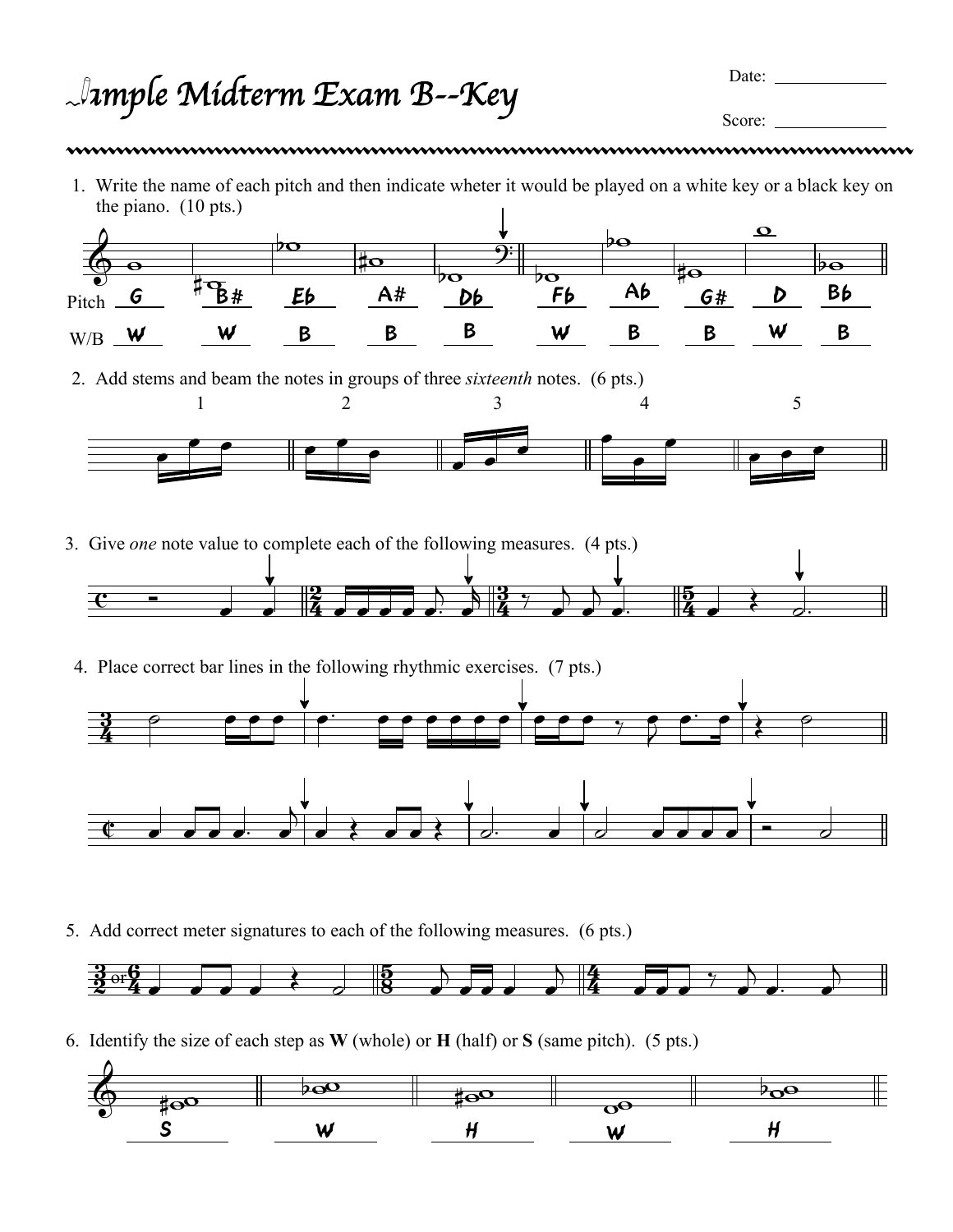## *Introduction to Music Theory/Sample Midterm Exam* B*--Key*

- $\delta^*$  $\sharp$ 7. Identify the following keys in both major and minor. (10 pts.) M: m: D b  $\frac{1}{2}$  $\frac{1}{2}$  $\overline{\mathbf{b}}$ Eb c  $\sharp$  $\sharp$  $\sharp$ ŧ  $\frac{1}{4}$  $\sharp$  $\frac{1}{4}$ C#  $\sharp$  $\sharp$ H. ŧ.  $\frac{1}{4}$ g# B  $\overline{\mathbf{b}}$ F d l a#  $\mathbf{\mathcal{G}}^{\mathbf{\cdot}}_{\flat}$  $\overline{\mathbf{b}}$ 8. Write key signatures and ascending scales as indicated. (9 pts.) a. Relative major of g minor  $=$  **Bb major**  $\bullet$   $\bullet$   $\bullet$  $\qquad \qquad \bullet \qquad \bullet \qquad \bullet \qquad \bullet$  $\delta^*$  $\sharp$  $\sharp$  $\sharp$ b. Relative minor (melodic) of E major  $=$   $-$  c# melodic minor  $\bullet$   $\bullet$   $\bullet$   $\bullet$  $\bullet$  # $\bullet$  # $\bullet$   $\bullet$  9:  $\mathbf{\mathcal{Y}}^{\mathbf{:}}_{b}$  $\overline{P}$  $\overline{b}$  $\overline{\mathbf{b}}$ c. F major's parallel minor (harmonic) =  $\int f h$ armonic minor  $\overline{\phantom{a}}$   $\overline{\phantom{a}}$   $\overline{\phantom{a}}$   $\overline{\phantom{a}}$  $\bullet$   $\bullet$   $\bullet$   $\bullet$ 
	- 9. Five pitches are numbered on the keyboard below. Notate their correct pitches on the alto clef provided. "Middle" C is located in the middle of this keyboard. (5 pts.)

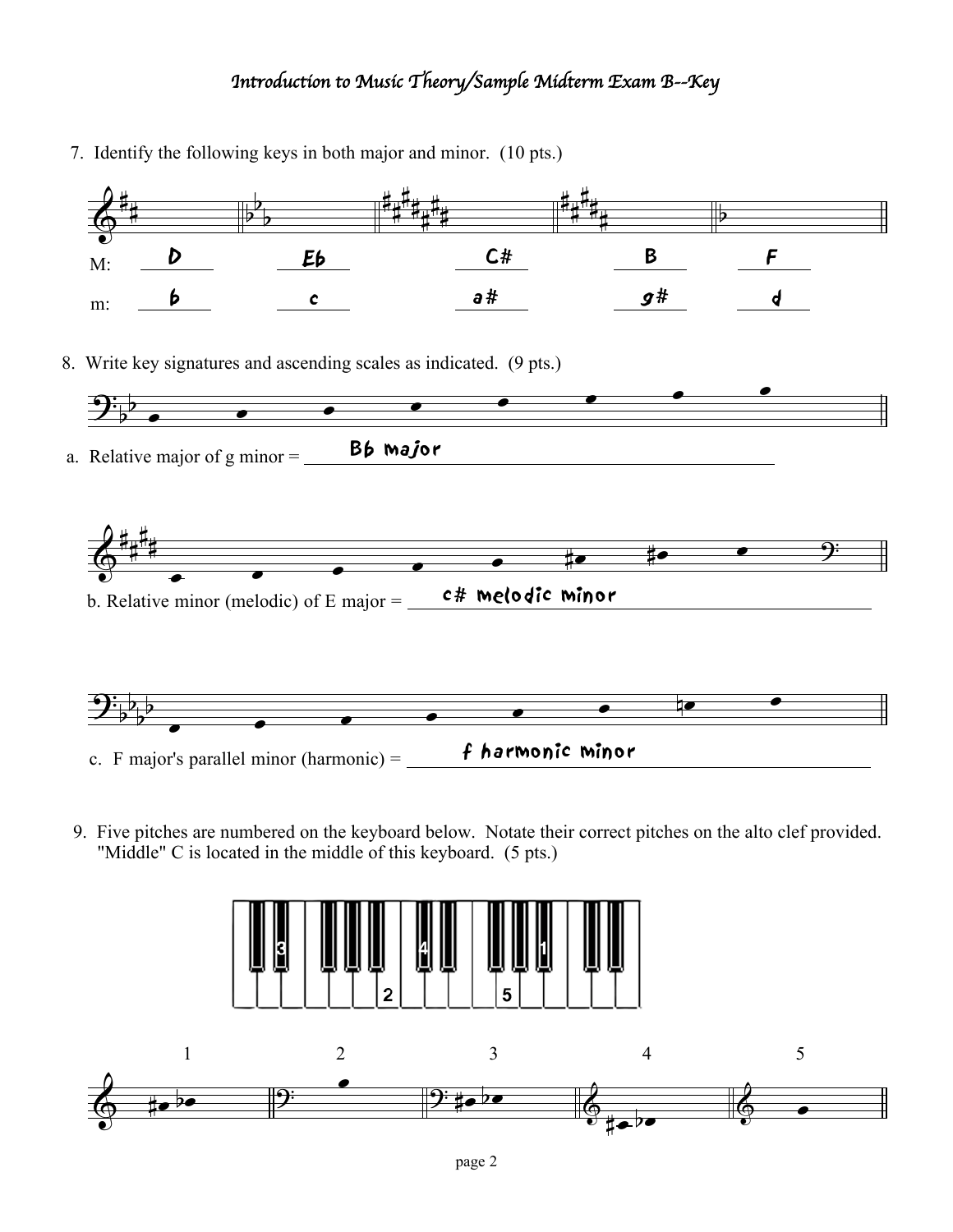## *Introduction to Music Theory/Sample Midterm Exam* B*--Key*

10. Beginning on the pitch given, write a whole-tone scale, one octave, ascending only. (2 pts.)



11. Given the key signature, mode and scale-degree name, write the correct pitch. (3 pts.)



a. subdominant in major b. leading tone in melodic minor c. supertonic in harmonic minor

12. Identify the following intervals by quality and size. (5 pts.)



13. Write the following intervals *above* the given pitch. (5 pts.)



14. Write the following intervals *below* the given pitch. (5 pts.)



- 15. Fill in the blanks. (3 pts.)
	- a. A M3 inverts to  $\begin{array}{c} \text{m} \text{6} \\ \text{m} \end{array}$ .
	- b. A d7 inverts to  $\begin{array}{c} \n\mathbf{A} \mathbf{2} \n\end{array}$ .
	- c. A P4 inverts to  $\overline{\hspace{1cm}}$  **P 5**.